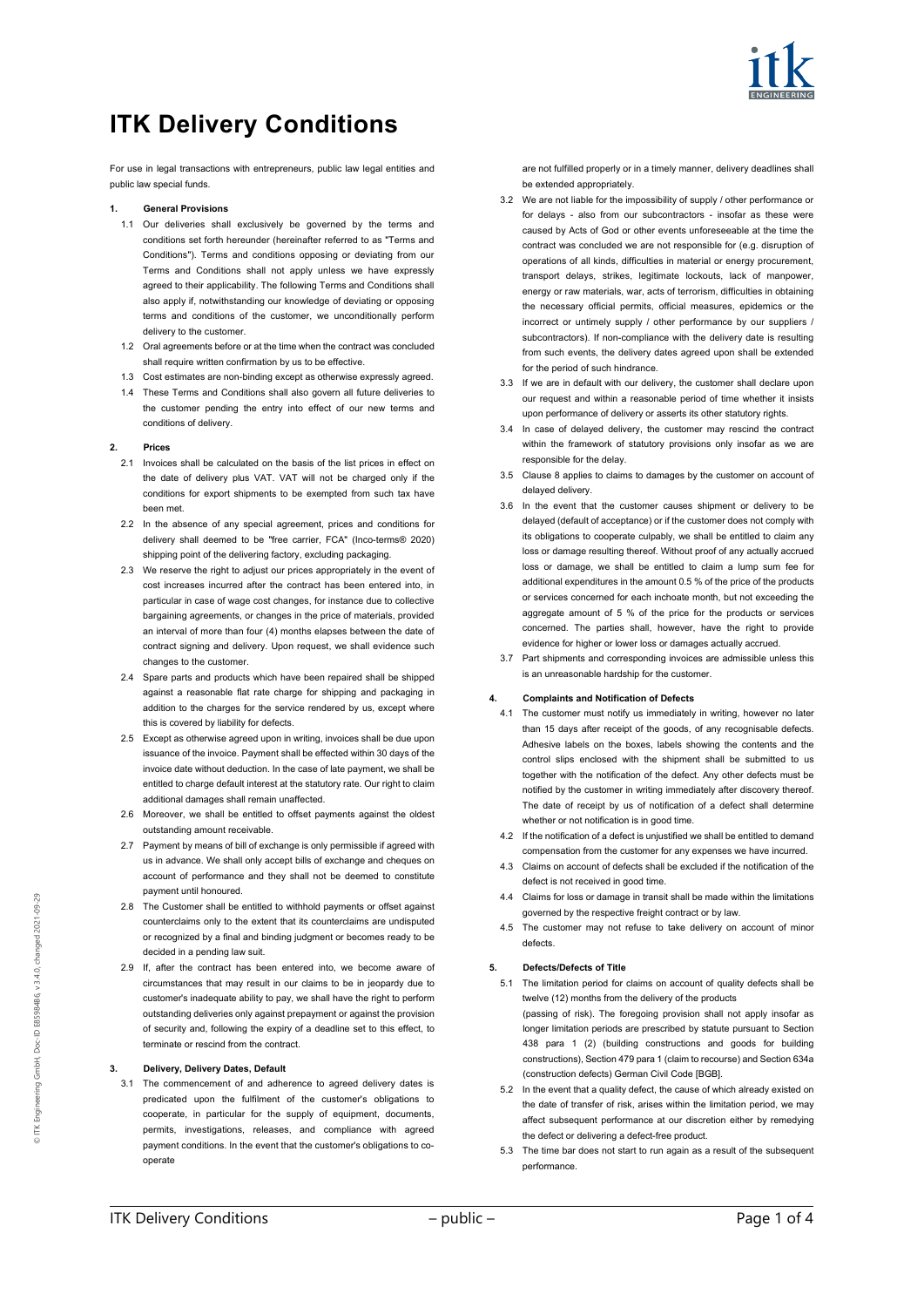

- 5.4 If subsequent performance should be abortive, the customer may without prejudice to any claims to damages — rescind the contract or reduce the amount of payment in accordance with statutory provisions.
- 5.5 Claims by the customer on account of expenditure required for the purpose of subsequent performance, in particular costs of transport, transportation, labour and materials, shall be governed by statutory provisions. They shall, however, be excluded insofar as such expenditure is increased due to the fact that the product delivered was subsequently taken to a place other than the branch operation of the customer unless such removal is in accordance with the designated use of the product.
- 5.6 Claims for subsequent performance shall be excluded in case of a minor deviation from the quality agreed upon or in case of a minor impairment in usability. Further rights and claims shall remain unaffected.
- 5.7 The following are not deemed to be defects:
	- ordinary wear and tear:
	- characteristics of the product and damage caused after the date of transfer of risk due to improper handling, storage or erection, noncompliance with installation or handling regulations or to excessive strain or use;
	- characteristics of the product or damage caused by force majeure, special external circumstances not foreseen under the terms of the contract or due to the use of the product beyond normal use or the use provided for under the terms of the contract;
	- non-reproducible software errors.
- 5.8 We assume no liability for the quality of the product based on the design or choice of material insofar as the customer stipulated the design or material.
- 5.9 Claims to recourse against us by the customer shall only exist insofar as the customer has not reached any agreements with its customer which are more far-reaching than statutory claims on account of defects, for instance accommodation agreements.
- 5.10 Claims on account of defects including claims to recourse by the customer shall be excluded insofar as the customer has had the defect remedied by a specialised workshop/service station not authorised by us.
- 5.11 Clauses5.2, 5.5, 5.6 shall not apply insofar as our product was proved to be sold by the customer or customer of the customer to a consumer without being processed or installed into another product.
- 5.12 Our obligation to pay damages and to compensate for abortive expenditure within the meaning of Section 284 BGB on account of defects shall be governed by clause 8 in all other respects. Any furtherreaching claims or claims by the customer on account of defects other than those covered by this clause 5 are excluded.
- 5.13 The provisions of this clause 5 shall apply mutatis mutandis to defects of title which are not constituted by the infringement of third party industrial property rights.

# **6. Free Software and Open Source Software**

- Our supplies and services may contain free software and open source software ("FOSS") which is subject to separate FOSS license terms. The customer shall be obliged to observe and comply with such terms and shall perform any obligations arising thereof, including but not limited to obligations regarding documentation or provision of source code of the FOSS component. This applies in particular in case of a distribution of the FOSS component itself or as part of the product to third parties (to the extent authorized under the agreement).
- An overview of the FOSS components contained in the respective supplies and services and the corresponding FOSS license terms form part of the delivery.
- If and to the extent necessary in the context of certain FOSS licenses (e.g. LGPL-2.1), reverse engineering of the relevant component shall be permitted. This does not apply to other components of the software.

#### **7. Industrial Property Rights and Copyright**

7.1 We shall not be liable for claims arising from an infringement of third party intellectual or industrial property rights or copyright (hereinafter: industrial property right) if the industrial property right is or was owned by the customer or by an enterprise in which the customer holds, directly or indirectly, a majority of the shares or voting rights.

- 7.2 We shall not be liable for claims arising from an infringement of third party industrial property rights unless at least one industrial property right from the property right family has been published either by the European Patent Office or in one of the following countries: Federal Republic of Germany, France, Great Britain, Austria or the USA.
- 7.3 The customer must notify us immediately of (alleged) infringements of industrial property rights and of risks of infringement in this respect which become known and, at our request — insofar as possible — allow us to conduct the litigation (including non-judicial proceedings).
- 7.4 We are entitled, at our discretion, to obtain a right of use for a product infringing an industrial property right, to modify it so that it no longer infringes the industrial property right or to replace it by an equivalent substitute product which no longer infringes the industrial property right. If this is not possible subject to reasonable conditions or within a reasonable period of time, the customer shall — insofar as the customer allowed us to carry out a modification — be entitled to the statutory rights of rescission. Subject to the aforementioned preconditions we too shall have a right of rescission. The ruling set forth in clause 5.9 shall apply accordingly. We reserve the right to carry out the action at our disposal under the terms of sentence one of this clause 7.4 even if the infringement of the industrial property right has not been ruled on by a court of law with res judicata effect or recognised by us.
- 7.5 Claims by the customer are excluded insofar as the customer is responsible for the infringement of the industrial property right or if the customer has not supported us to a reasonable extent in the defence against claims by third parties.
- 7.6 Claims by the customer are also excluded if the products were manufactured in accordance with the specifications or instructions of the customer or if the (alleged) infringement of the industrial property right ensues from the use in conjunction with another product not stemming from us or if the products are used in a manner which we were unable to foresee.
- 7.7 Our obligation to pay damages in case of infringements of industrial property rights is governed by clause 8 in all other respects.
- 7.8 Clause 5.1 applies mutatis mutandis to the limitation period for claims based on infringements of industrial property rights.
- 7.9 If the product comprises integrated electronics, components implementing Standards, and/or related software, supplied provided by sub-suppliers, which may make use of third party intellectual property rights, licenses to use such third party intellectual property rights for the product, and corresponding indemnifications for claims against the customer based on such third party intellectual property rights, are not part of our deliverables. Customer may be required to obtain licenses from the owners of these third party intellectual property rights directly. "Standards" shall mean technical specifications or functions (i) adopted by a standards organization (inter alia ETSI or IEEE), (ii) defined by research institutes, industrial companies or other market participants to ensure technical conformity or compatibility, or (iii) established by common practice in a particular technical field.
- 7.10 At the request of the customer, we shall inform the customer about any integrated electronics, components implementing Standards, and related software, contained in the product. In the event of alleged infringements of third party intellectual property rights by customer's use of integrated electronics, components implementing Standards, and/or related software, contained in the product, we shall reasonably provide the customer with relevant information on request against such allegations. This includes the provision of any documents which we control and is entitled to provide to the customer.
- 7.11 Further-reaching claims or claims other than those claims of the customer governed by this clause 7 and clause 8 on account of an infringement of third party industrial property rights are excluded.

# **8. Claims to Damages**

- 8.1 We are liable to pay damages and compensation of abortive expenditure within the meaning of Section 284 BGB (herein- after referred to as damages) on account of a violation of contractual and non-contractual obligations only
	- (i) in case of intent or gross negligence,
	- (ii) in case of negligent or deliberate fatal injury, physical injury or injury to health.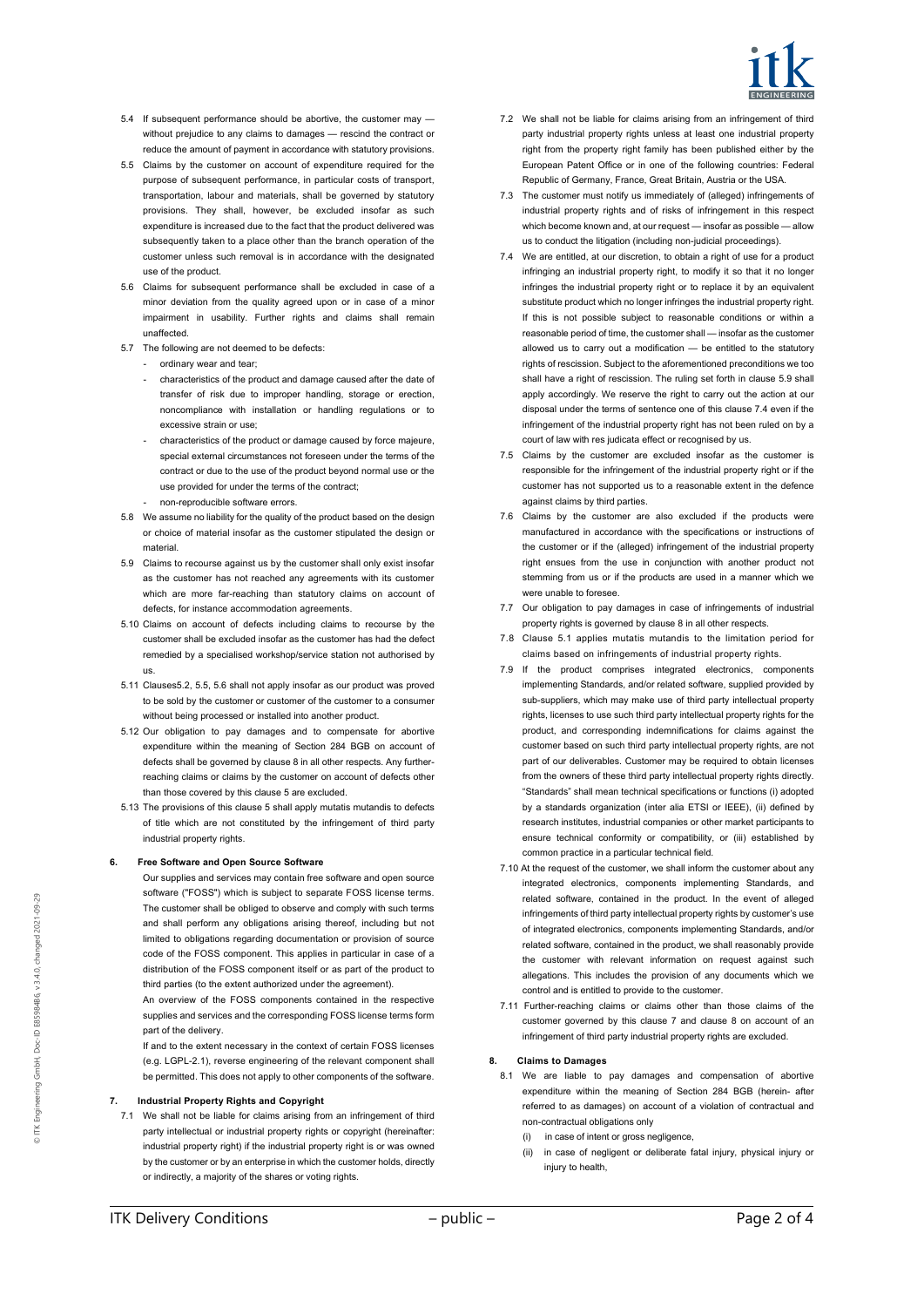

- (iii) in case of we have assumed a guarantee with respect to quality or durability,
- (iv) in case of a negligent or deliberate breach of material contractual duties
- (v) on account of compulsory statutory liability pursuant to the German Product Liability Act or
- (vi) on account of any other compulsory liability.
- 8.2 The damages for a breach of material contractual duties are, however, limited to foreseeable damage, typical for the type of contract, except in the event of intent or gross negligence or on account of fatal injury, physical injury or injury to health or on account of assuming a quality guarantee.
- 8.3 In the event that a defect in our products causes a loss or damage to customer's data and programs, our liability shall not include any expenditures resulting from their recovery. The customer shall insofar be obligated to affect data backups on a regular basis.
- 8.4 No change to the burden of proof to the detriment of the customer is connected with the aforementioned rulings.

# **9. Retention of Title**

- 9.1 We retain title to the products delivered pending full performance of all claims to which we are entitled on the basis of the business relationship. 9.2 Should the products in which retained title require maintenance,
- such maintenance shall be carried out at customer's expense.
- 9.3 The customer is entitled to process our products or connect them with other products within the due course of the customer's business. By way of security for our claims set forth in clause 9.1 above we shall acquire joint ownership in the products created as a result of such processing or connection. The customer hereby transfers such joint ownership to us now already. As an ancillary contractual obligation, the customer shall store free of charge the goods to which we have retained title. The amount of our joint ownership share shall be determined by the ratio between the value of our product (invoiced amount incl. VAT) and the value of the product created by processing or connection at the time of such processing or connection.
- 9.4 The customer shall be entitled to sell the products in the normal course of business against cash payment or subject to retention of title. The customer assigns to us now already all claims in full together with all ancillary rights to which the customer is entitled from the further sale of our product, irrespective of whether our product has been further processed or not. The assigned claims act as security for our claims set forth in clause 9.1 above. The customer is entitled to collect the claims assigned. We may revoke the rights of the customer as set forth in this clause 9.4 if the customer fails to duly comply with its payment duties towards us, is in default in payment, suspends payment, or if insolvency or similar proceedings for the purpose of dept relief have been filed. In addition we shall be entitled to revoke customer's rights set forth in this clause 9.4, if an impairment of the customer's financial situation occurs or is threatening to occur or if the customer should become insolvent. Upon request, the customer shall notify us immediately in writing as to whom the customer has sold the products in which we hold title or joint title, and of the claims to which the customer is entitled from such sale; the customer shall also be obligated to issue to us at its expense publicly certified deeds relating to the assignment of the claims.
- 9.5 At our request the customer shall advise us immediately in writing of the parties to whom the products to which we have retained title or joint title have been sold and of the claims to which the customer is entitled on the basis of such sale and shall issue to us deeds officially authenticated at the customer's expense relating to the assignment of the claims.
- 9.6 The customer is not entitled to effect any other disposals of the products to which we have retained title or joint title or of the claims assigned to us. The customer must notify us immediately of any attachments of or other impairments to the rights of products or claims belonging to us either in whole or in part. The customer shall bear the entire costs which have to be expended in order to cancel the attachment of our retained property or security by third parties and to re-create the product insofar as it is impossible to retrieve it from the third parties.
- 9.7 If the value of the security existing for us exceeds the amount of our claims by a total of over 10%, we shall release security to this extent at our discretion at the customer's request.

### **10. Rescission/Termination**

- 10.1 In case the customer does not comply with its contractual duties, e.g. in case of default of payment, after expiration of a reasonable grace period we shall be entitled to rescind from or terminate the contract. Any other right given by contract or law shall remain unaffected.
- 10.2 We shall be entitled to rescind from or terminate the contract immediately (without any grace period), if the customer suspends payment, or insolvency or similar proceedings for the purpose of dept relief have been filed.
- 10.3 Without providing a grace period, we shall be entitled to withdraw from or terminate the contract, if
	- (i) an impairment of the customer's financial situation occurs or is threatening to occur and if as a result thereof customer's ability to fulfill its payment obligations toward us be at risk, or
	- (ii) the customer should become insolvent.
- 10.4 Immediately after customer's receipt of our declaration to withdraw from or terminate the contract, the customer shall be obliged to provide us with access to the products to which we have reserved title and shall render them to us or any designated representative. Upon advance notice, we shall be entitled to take possession of the products to which we retained title for purposes of recovery of our due claims
- 10.5 The rights mentioned in this clause 10 shall be in addition to any statutory right, which shall not be affected thereof.

# **11. Foreign Trade Law**

- 11.1 Each contracting party is entitled to refuse to fulfil its obligations under this contract insofar as the fulfilment is prohibited or impaired by foreign trade law (especially national and international (re-) export control and customs regulations, including embargos and other sanctions) which is – in accordance with this law – applicable to this contract (hereinafter "Foreign Trade Law"). In such cases, both contracting parties are entitled to terminate or rescind from this contract.
- 11.2 In case of delay in the fulfilment of our obligations under this contract caused by licensing, authorization or similar requirements or caused by other Foreign Trade Law procedures (hereinafter "Authorization"), the time of performance for such obligations is extended/moved accordingly. Should an Authorization be denied or not granted within twelve (12) months after filing the application, we are entitled to terminate or rescind from the contract to the extent the fulfilment of the obligation requires this Authorization.
- 11.3 The contracting parties shall notify each other of the reasons for any hurdle according to clause 11.1 or delay according to clause 11.2 within a reasonable time period. We are entitled to refuse to fulfil its obligations under this contract, terminate or rescind from the contract if the customer does not provide us with such information within a reasonable time period stipulated by us.
- 11.4 At our request, the customer is obliged to provide us with all information and documents required to comply with Foreign Trade Law or requested by authorities in this regard. These obligations may in particular include information on the end customer, the destination and the intended use of the deliveries. We are entitled to withdraw from the contract or to refuse performance if the customer does not provide us with this information and documents within a reasonable period of time.
- 11.5 When passing on the contractual items (goods, software, and technology) delivered or technical support provided by us to a third party, the customer shall comply with applicable Foreign Trade Law. We are entitled to refuse to fulfil our obligations under the contract and to terminate or rescind the contract if the customer violates this obligation.
- 11.6 Claims of the customer for damages related to our refusal to fulfil obligations under this contract, terminate or rescind from the contract in accordance with clauses 11.1, 11.2, 11.4 and 11.5 are excluded insofar as these were not intentionally or grossly negligent caused by us.
- 11.7 For delivery of goods across customs borders to us, the customer is obliged to enclose all required documents and information for the delivery and a complete and correct import customs declaration to the shipment, such as commercial invoice, delivery note. In the case of free of charge deliveries to us, the customer is obliged to declare a